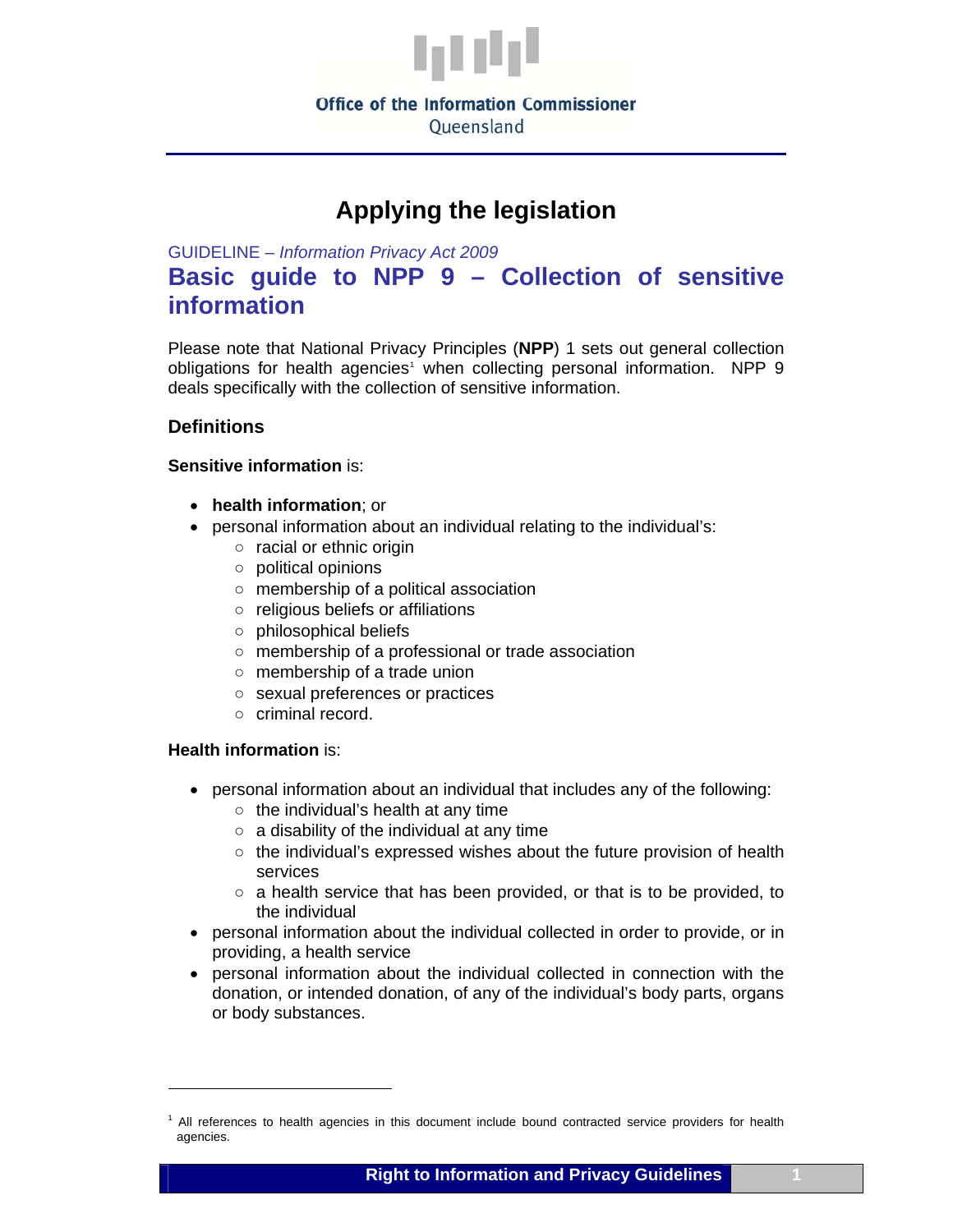

#### **Office of the Information Commissioner**

Queensland

#### **Collection of sensitive information**

In addition to the obligations under NPP 1, NPP 9(1) requires that a health agency must not collect **sensitive information** about an individual unless:

- the individual has consented
- the collection is required by law
- the collection is necessary to prevent or lessen a serious threat to the life, health, safety or welfare of an individual, and the individual:
	- is physically or legally incapable of giving consent; and
	- physically can not communicate
- the collection is necessary for the establishment, exercise or defence of a legal or equitable claim
- the information is a family medical history, social medical history or other relevant information about any individual, that is collected for the purpose of providing any person, whether or not the relevant individual, with a health service, and is collected by a health agency from:
	- the person who is to receive or is receiving the service
	- a parent of the relevant individual
	- $\circ$  a child or sibling of the relevant individual if the child or sibling has capacity
	- a spouse or de facto partner of the relevant individual
	- a relative of the relevant individual if a member of the relevant individual's household
	- $\circ$  a guardian of the relevant individual
	- a person exercising a power under an enduring power of attorney made by the relevant individual that is exercisable in relation to decisions about the relevant individual's health
	- $\circ$  a person who has sufficient personal interest in the health and welfare of the relevant individual
	- a person nominated by the relevant individual to be contacted in case of emergency.

#### **Collection of health information for the purpose of providing health service**

Despite NPP 9(1), a health agency may collect **health information** about an individual if the information is necessary to provide a health service to the individual and:

- the individual would reasonably expect the health agency to collect the information for that purpose; and
- the information is collected as authorised or required by law.